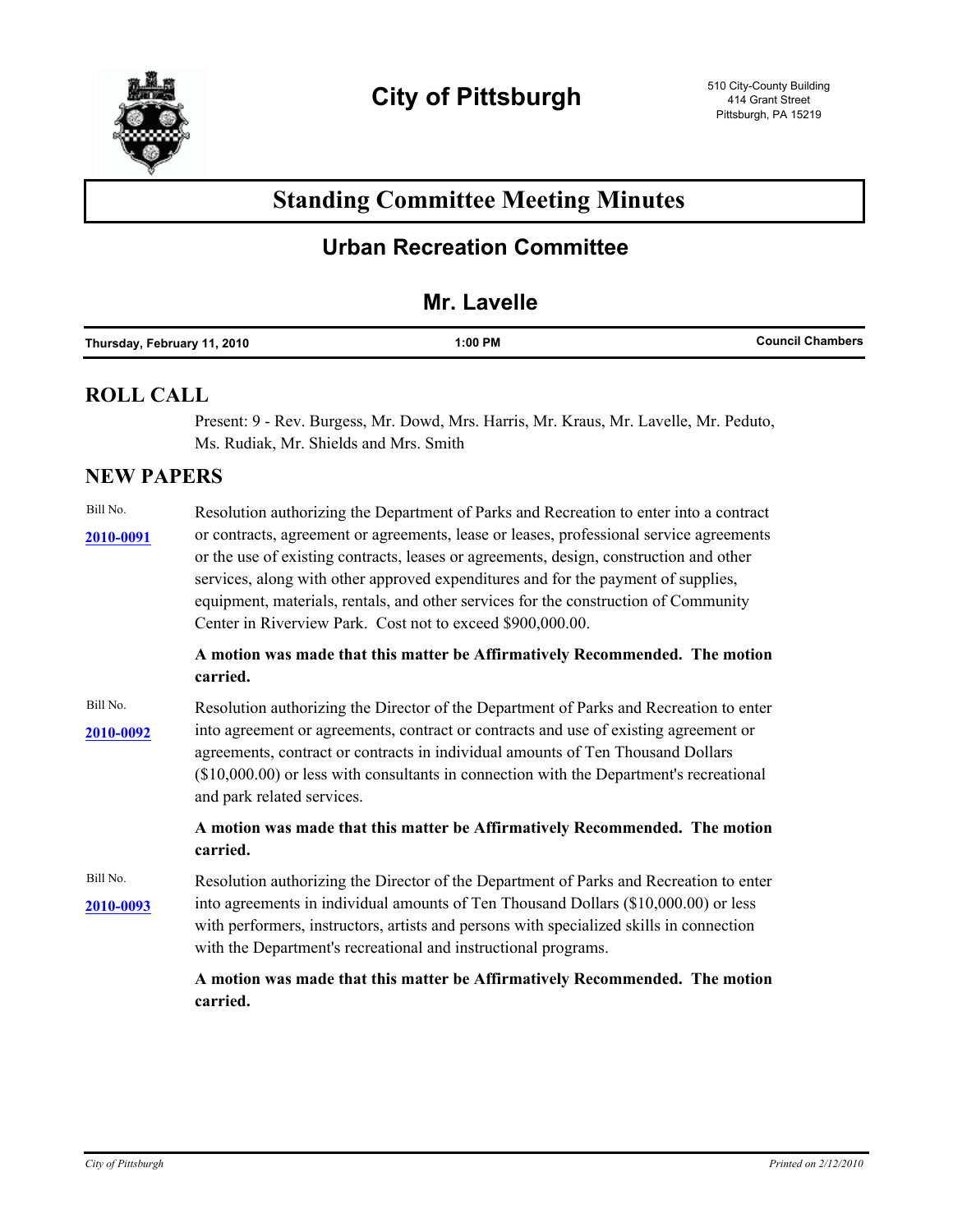| Bill No.<br><u>2010-0094</u> | Resolution authorizing the Department of Parks and Recreation to enter into a contract<br>or contracts, agreement or agreements, professional service agreements or the use of<br>existing contracts, agreements, and other services, along with other approved<br>expenditures and for the payment of supplies, equipment, materials, rentals, and other<br>services for the implementation of an Asset Management System throughout the<br>Department of Parks and Recreation facilities and office. Cost not to exceed<br>\$39,000.00. |
|------------------------------|-------------------------------------------------------------------------------------------------------------------------------------------------------------------------------------------------------------------------------------------------------------------------------------------------------------------------------------------------------------------------------------------------------------------------------------------------------------------------------------------------------------------------------------------|
|                              | A motion was made that this matter be Affirmatively Recommended. The motion<br>carried.                                                                                                                                                                                                                                                                                                                                                                                                                                                   |
| Bill No.<br>2010-0095        | Resolution authorizing the Mayor and the Department of Parks and Recreation to enter<br>into a License Agreement with the Catholic Diocese of Pittsburgh, St. Catherine of<br>Sienna Parish parking lot located at Broadway Avenue and Belasco Street for a 2010<br>Farmers' Market.                                                                                                                                                                                                                                                      |
|                              | A motion was made that this matter be Affirmatively Recommended. The motion<br>carried.                                                                                                                                                                                                                                                                                                                                                                                                                                                   |
| Bill No.<br><u>2010-0096</u> | Resolution authorizing the Mayor and the Department of Parks and Recreation to enter<br>into a License Agreement with the Parking Authority for the use of property on 20th<br>and Sidney Streets for the 2010 Farmers' Market.                                                                                                                                                                                                                                                                                                           |
|                              | A motion was made that this matter be Affirmatively Recommended. The motion<br>carried.                                                                                                                                                                                                                                                                                                                                                                                                                                                   |
| Bill No.<br>2010-0097        | Resolution authorizing the Mayor and the Director of the Department of Parks and<br>Recreation to enter into a License Agreement with Union Real Estate Company of<br>Pittsburgh for the use of property behind Carrick Shopping Center for the 2010 Farmers'<br>Market.                                                                                                                                                                                                                                                                  |
|                              | A motion was made that this matter be Affirmatively Recommended. The motion<br>carried.                                                                                                                                                                                                                                                                                                                                                                                                                                                   |
| Bill No.<br><u>2010-0098</u> | Resolution authorizing the Mayor and the Department of Parks and Recreation to enter<br>into a License Agreement with the Catholic Diocese of Pittsburgh, Immaculate<br>Conception School parking lot for a 2010 Farmers' Market.                                                                                                                                                                                                                                                                                                         |
|                              | A motion was made that this matter be Affirmatively Recommended. The motion<br>carried.                                                                                                                                                                                                                                                                                                                                                                                                                                                   |
| Bill No.<br>2010-0099        | Resolution providing for an Agreement with the Allegheny County Community College<br>(CCAC) for reimbursement for health and wellness programs for the Senior Community<br>Program via the Allegheny County Area Agency on Aging/State Primetime Health<br>Allocation in an amount not to exceed \$20,000 for the Department of Parks and<br>Recreation.                                                                                                                                                                                  |
|                              | A motion was made that this matter be Affirmatively Recommended. The motion<br>carried.                                                                                                                                                                                                                                                                                                                                                                                                                                                   |
| Bill No.<br>2010-0100        | Resolution providing for an Agreement or Agreements, Lease(s) and/or License<br>Agreement(s) for the use of certain property for senior facilities for the provision of                                                                                                                                                                                                                                                                                                                                                                   |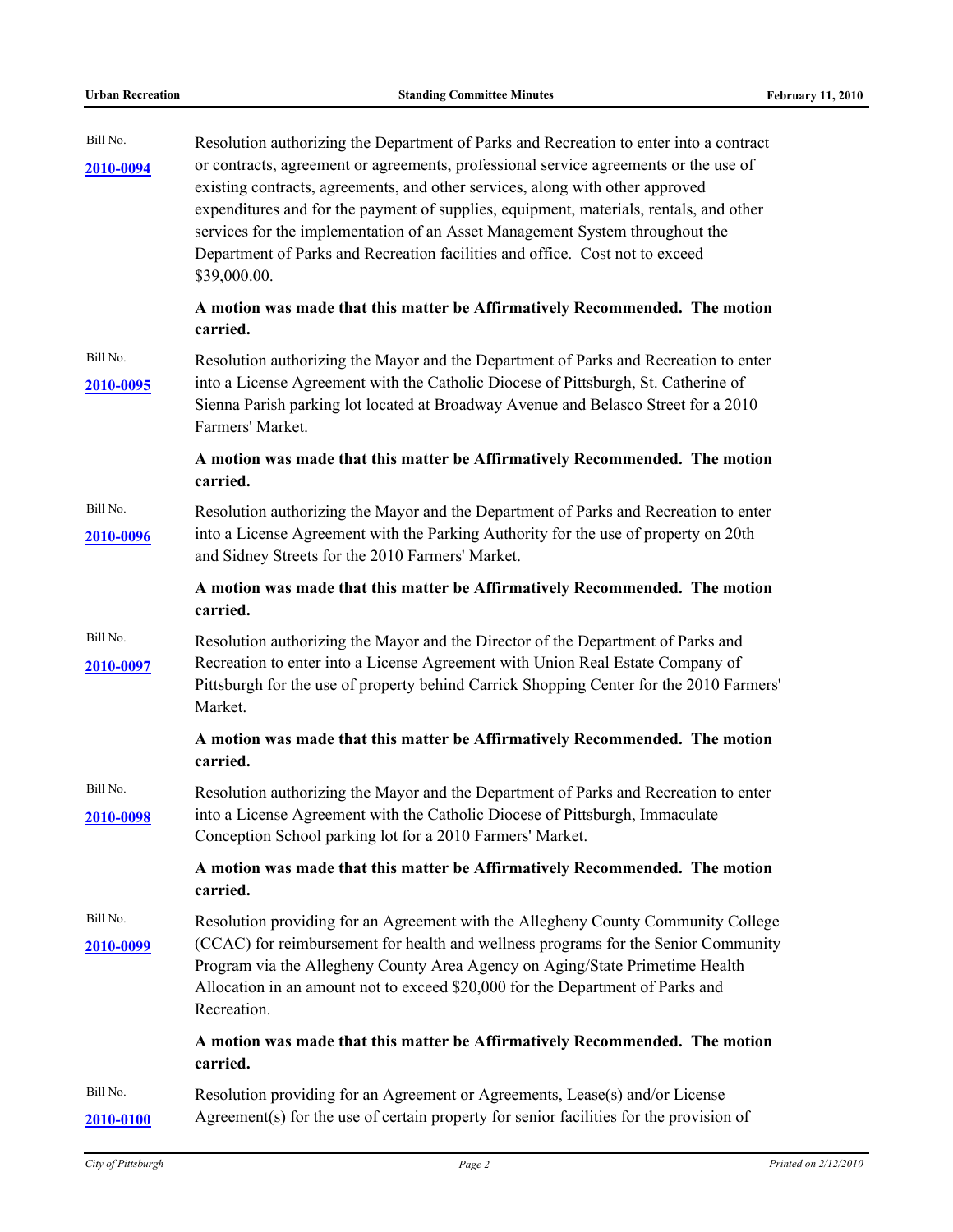center services to seniors in an amount not to exceed \$100,000.00, chargeable to and payable from the Seniors Community Program Trust Fund in the Department of Parks and Recreation.

#### **A motion was made that this matter be Affirmatively Recommended. The motion carried.**

Bill No. Resolution providing for an Agreement or Agreements with the Pittsburgh Board of [2010-0101](http://pittsburgh.legistar.com/gateway.aspx/matter.aspx?key=12604) Public Education for the purpose of providing meals in connection with the 2010 Summer Food Service Program in the Department of Parks and Recreation. The total cost shall not exceed Seven Hundred Seventy Thousand Dollars (\$770,000.00).

#### **A motion was made that this matter be Affirmatively Recommended. The motion carried.**

Bill No. Resolution authorizing the Department of Parks and Recreation to enter into a contract [2010-0102](http://pittsburgh.legistar.com/gateway.aspx/matter.aspx?key=12605) or contracts, agreement or agreements, or the use of existing contracts or agreements and other approved expenditures for the construction of Splash Zones, aquatic playground facilities. Cost not to exceed \$500,000.00.

#### **A motion was made that this matter be Affirmatively Recommended. The motion carried.**

Bill No. Resolution authorizing the Department of Parks and Recreation to enter into a contract [2010-0103](http://pittsburgh.legistar.com/gateway.aspx/matter.aspx?key=12606) or contracts, agreement or agreements, or the use of existing contracts or agreements and other approved expenditures for the maintenance of City swimming pools. Cost not to exceed \$50,000.00.

#### **A motion was made that this matter be Affirmatively Recommended. The motion carried.**

Bill No. Resolution authorizing the Department of Parks and Recreation to enter into a contract [2010-0104](http://pittsburgh.legistar.com/gateway.aspx/matter.aspx?key=12607) or contracts, agreement or agreements, or the use of existing contracts or agreements and other approved expenditures for the maintenance and enhancement of City recreation and senior centers. Cost not to exceed \$50,000.00.

#### **A motion was made that this matter be Affirmatively Recommended. The motion carried.**

Bill No. Resolution authorizing the Department of Parks and Recreation to enter into a contract [2010-0105](http://pittsburgh.legistar.com/gateway.aspx/matter.aspx?key=12608) or contracts, agreement or agreements, lease or leases, professional service agreements or the use of existing contracts, leases or agreements, design, construction and other services, along with other approved expenditures and for the payment of supplies, equipment, materials, rentals, and other services for the construction of the new Southside Dog Park. Cost not to exceed \$80,000.00.

**A motion was made that this matter be AMENDED. The motion carried.**

#### **A motion was made that this matter be Affirmatively Recommended as Amended. The motion carried.**

### Bill No. Resolution authorizing the Department of Parks and Recreation to enter into a contract **[2010-0106](http://pittsburgh.legistar.com/gateway.aspx/matter.aspx?key=12611)** or contracts, agreement or agreements, lease or leases, professional service agreements